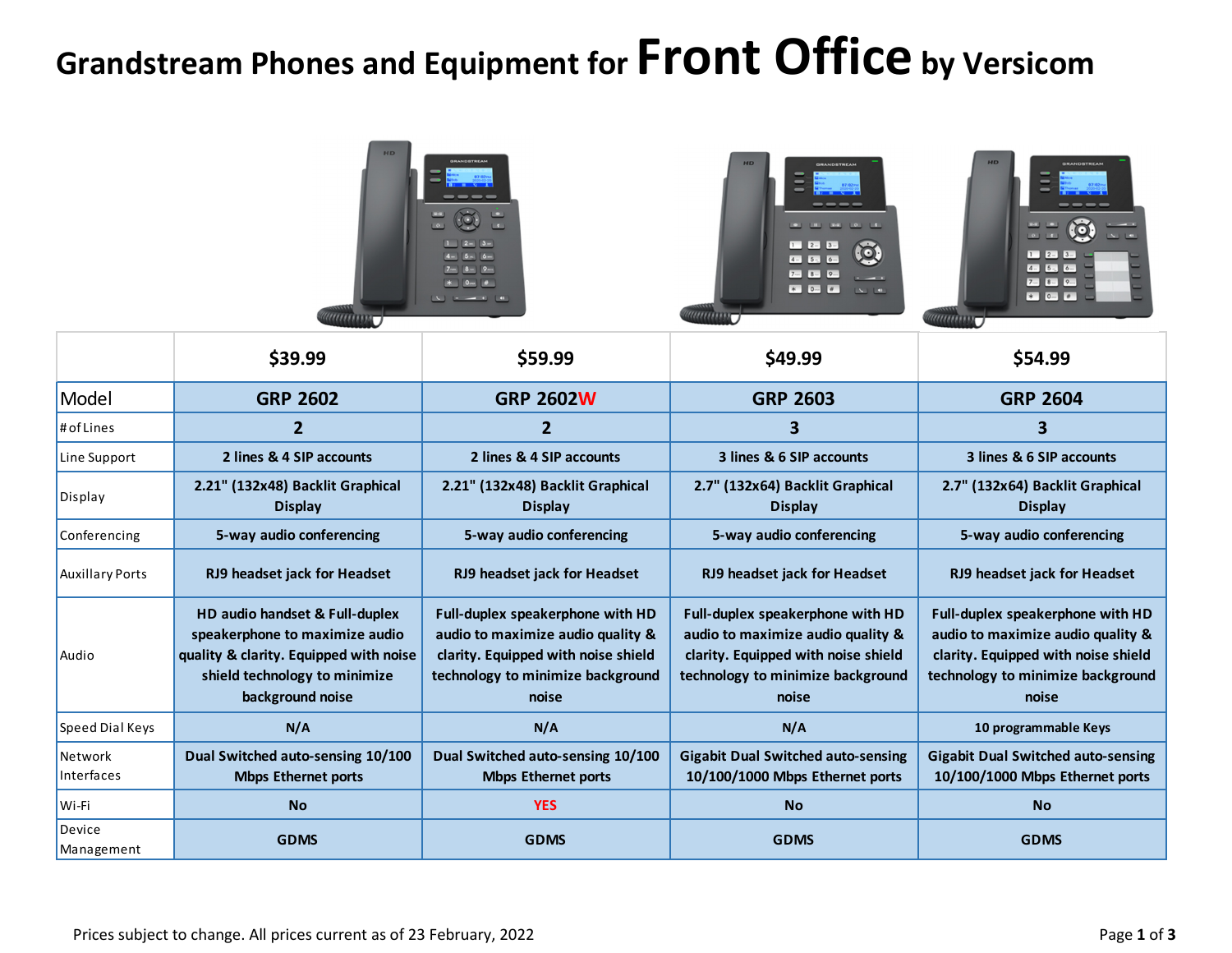## **Grandstream Phones and Equipment for Front Office by Versicom**



|                        | \$74.99                                                                                                                                                 | \$89.99                                                                                                                                                 | \$99.99                                                                        |
|------------------------|---------------------------------------------------------------------------------------------------------------------------------------------------------|---------------------------------------------------------------------------------------------------------------------------------------------------------|--------------------------------------------------------------------------------|
| Model                  | <b>GRP 2612W</b>                                                                                                                                        | <b>GRP 2634</b>                                                                                                                                         | <b>GXP 2170</b>                                                                |
| # of Lines             | 4                                                                                                                                                       | 8                                                                                                                                                       | 12                                                                             |
| Line Support           | 4 lines & 2 SIP accounts                                                                                                                                | 8 lines & 4 SIP accounts                                                                                                                                | 12 lines & 6 SIP accounts                                                      |
| Display                | 2.4" (320x240) TFT Color LCD                                                                                                                            | 2.8" (320x240) TFT Color LCD                                                                                                                            | 4.3" (480x272) TFT Color LCD                                                   |
| Conferencing           | 3-way audio conferencing                                                                                                                                | 5-way audio conferencing                                                                                                                                | 5-way audio conferencing                                                       |
| <b>Auxillary Ports</b> | RJ9 headset jack for Headset                                                                                                                            | RJ9 headset jack for Headset and integrated USB<br>headset support                                                                                      | RJ9 headset jack for Headset                                                   |
| Audio                  | Full-duplex speakerphone with HD audio to<br>maximize audio quality & clarity. Equipped with<br>noise shield technology to minimize background<br>noise | Full-duplex speakerphone with HD audio to<br>maximize audio quality & clarity. Equipped with<br>noise shield technology to minimize background<br>noise | Full-duplex speakerphone with HD audio to<br>maximize audio quality & clarity. |
| Speed Dial Keys        | N/A                                                                                                                                                     | 10 programmable Keys                                                                                                                                    | N/A                                                                            |
| Network<br>Interfaces  | Dual Switched auto-sensing 10/100 Mbps Ethernet<br>ports                                                                                                | Gigabit Dual Switched auto-sensing 10/100/1000<br><b>Mbps Ethernet ports</b>                                                                            | Gigabit Dual Switched auto-sensing 10/100/1000<br><b>Mbps Ethernet ports</b>   |
| Wi-Fi                  | <b>YES</b>                                                                                                                                              | <b>No</b>                                                                                                                                               | <b>No</b>                                                                      |
| Device<br>Management   | <b>GDMS</b>                                                                                                                                             | <b>GDMS</b>                                                                                                                                             | <b>GDMS</b>                                                                    |